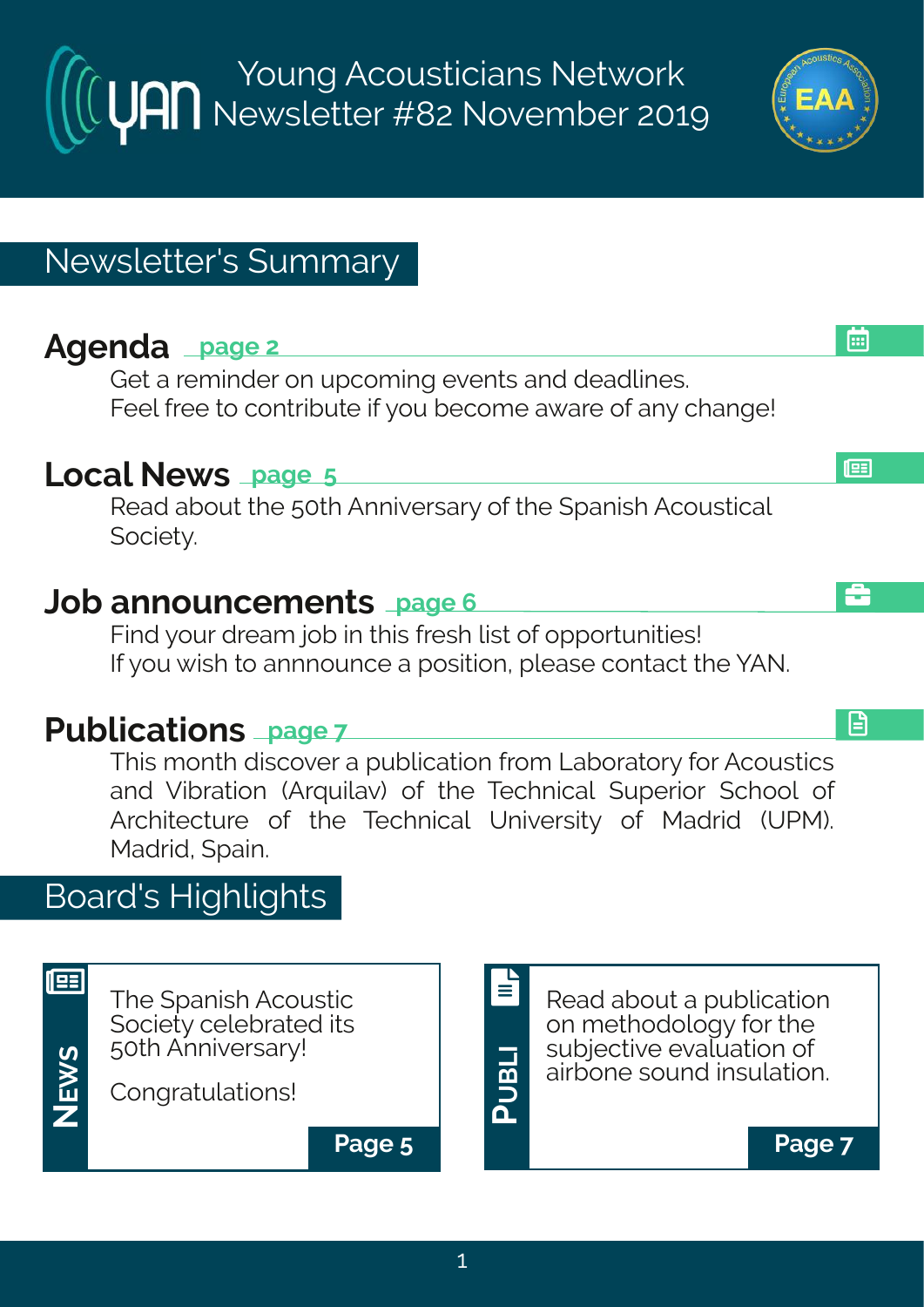# Yt gsq mk#zi r xw

#### Sszigfiw#56>

 $=$ <sup>\*</sup> #2467<sup>\*</sup> # # syrh# vnzir# i whar#gsywi3R meer#Akep}

6>  $\frac{d}{dx}$  #2476 4 # 41 # 10 tvshygih#syrh#756># #Hviexnnk#Jrkekiq irx#nn#syrh3#Gwnwsp1# Jrkperh

7:  $\frac{\cancel{1}}{2}$  # # FFH # 756 > # # Fegl i r # Fgsyw mg w # Hsppsuy my q 3 Fegl i r 14 Livg er }

7<<sup>x|</sup> #2#7><sup>x|</sup> # # i q meV#Zilmgpi#Fgsywmgw#2#Ssmwi #Zmfwexmsr#Mewl riww. WFeglir#Livq er }

#### ligiq fiv#56>

7<sup>rh</sup>#2#<sup>x|</sup> # #RexKps{ #756># #Xvemmk#vglssp#erh#viwievgl# svowlst#sr#egsywxngw#m# pni h#nygxw3G #Rerw#Kvergi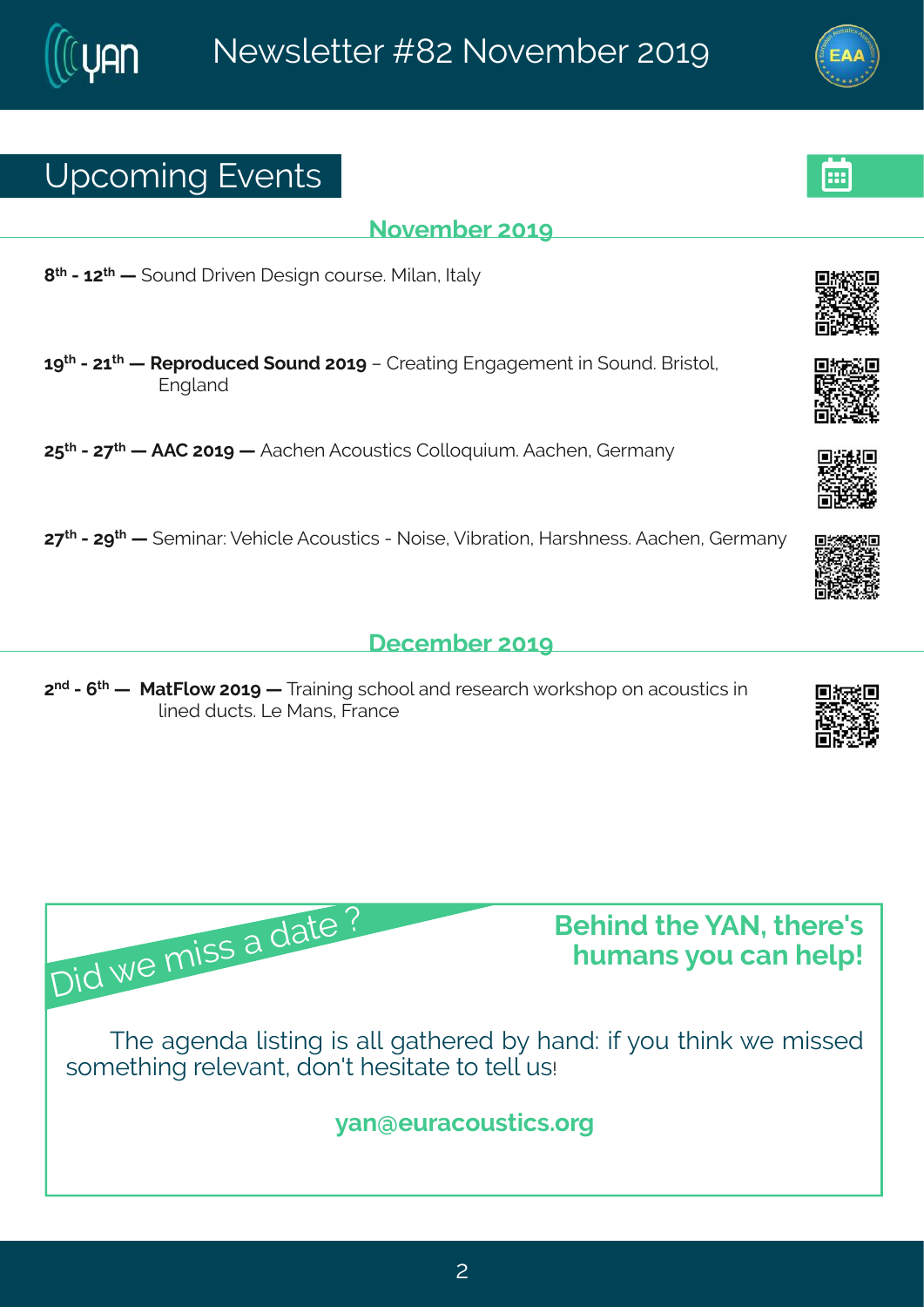## Yt gsq mk# i ehpni w

#### Sszigfi $\sqrt{4756}$

> # # RexKos{ #756># # Xvem m k# walss# erh# i wieval# svowlst#sr#easyw man w# m # m h # h v axw # Q #Rerw#Kwergi # i ehpmi #sw#efwwegx#wyfg mww.nsrw

 $67^{\text{th}}$  # #HHZUG#7575# #Nhaivrexnsrep#Hsrjivirgi#sr#Zsmoj#Ul}wnspsk}#erh#Gnsqiglermow \$# Lvirsf pi #Kvergi # i ehpni #sv#ef wwegx#w f g mwnsrw

6:  $\frac{1}{4}$  # RexKps{ #756># # Xem m k# wgl ssp#er h# i wievgl # svowl st #sr#egsywwngw#m#pm i h# hygxword #Rerw#Kwergi # i ehpni #sw#i knowwexman

ligig fiv#56>

6<sup>w</sup> # # Ksw q # Fgywxngy q # 7575 # # Ksw q # Fgywxngy q # 7575  $\frac{20}{100}$  sr # Kwer gi 3 I i ehpni #sv#ef wwegx#w f g mwnsr w

6 44 #HH (Z#7<# #Naxivrexmsrep#Hsrkviww#sr#syrh#erh#Zmfivexmsr3#Jvekyi#H~igl#N/tyfpmg3 # i ehpni #sv#ef wwegx#w f g mwnsr w

6<sup>w</sup> # # £ SFR # 7575 # # £ epxnot 2 Ss vhnot # crs v www.orw # R i i xnnk # 7575 \$ # Twos # \$ sv(e) \$ # I i ehpni #swef wwegx#wyf q mwnsr w

 $=$ <sup>\*</sup> #  $\#$ N SZM#7575# #66x1 #Nxivrexmsrep#(x) wner#Ssmwi#Zmfnvexmsr#erh#Mew Iriww#Hsrkviww3# Lve-#Fyww.me3# i ehpni#sv#q er ywgwthx

6:  $\frac{1}{4}$  #RJI] SF#7575# #8 \h#Jy \s2Rihma werier#Hsrjivirgi#sr#(xvygxyvep#}req mgw#erh# Zmívsegsywordw \$Set spr#Nep} 3# i ehpni#sv# et i v#w f g mwnsn

86 44 #HH (Z#7<# #Nixivrexmsrep#Hsrkviww#sr#syrh#erh#Zmfvexmsr3#Lvekyi#H~igl#Wityfpmg3# I i ehpni #sv# evp}# m/h#i kmww.exmsr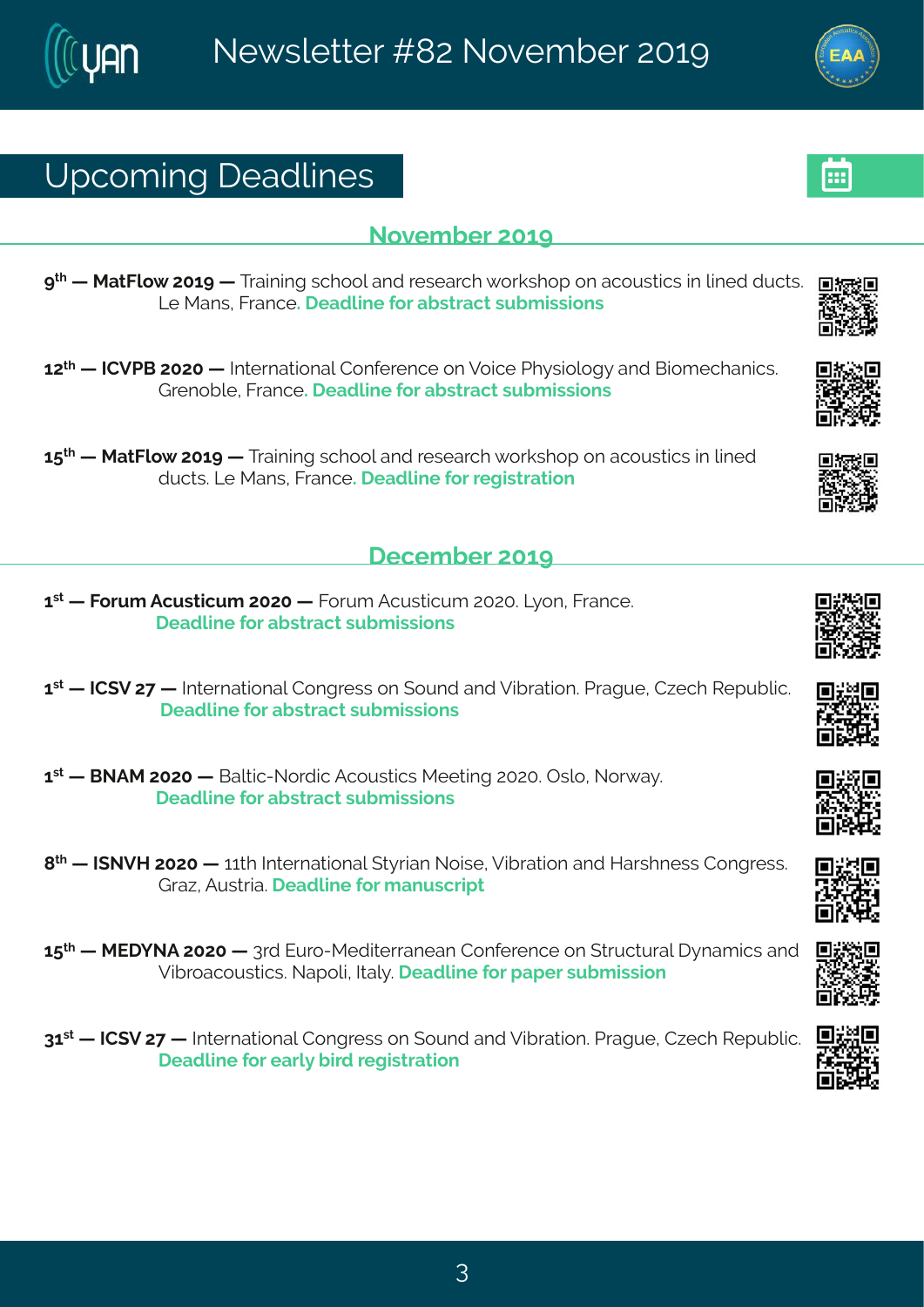# Yt gsq mk# i ehpni w

#### Cervey  $#575$

6: \* # #HHGJS#7575# #68x1 #HHGJS#Hsrkviww#sr#Ssmwi#ew#e#Llvfpmod#Miepol#Llvsfpiq 3# (xsgolspot # { i hir 3 # i ehpni# swtef www.eqx#wyfq mww.nsrw

6:  $\frac{d}{dx}$  #1 #NRF#7575# #7>xl#Nxivrexmsrep#Hsrjivirgi#sr#Ssmwi#erh #Zmfvexmsr#Jrkmniivm.k 3# Q yzir 14Gipkmyq 3 i ehpni #sv#ef wweqx#wyfq mww.sarw

6:  $*$  #  $#$  (1  $#$ 575 #  $#$ N)  $*$  w exps rep#-lsrjivingi#sn  $#$ n giveenn $*$   $#$ n $#$  xvgxyvep# } req mgw $#$ Q yzi r #Gi pkmyq 3 i ehpmi #sv#ef wwegx#wyf q mww.sr w

6 < \* # #Vymix #vsriw # # F# }qtswmyq#sr#Ssmwi#wsq#YF(#erh#YFZ3#Jewnw1#Kwergi3# I i ehpni #sv#ef wwegx#wyf q mwnsr w

86 \*\* #HHYF#7575# #Nixivrexmsrep#Hsrjivirgi#sr#Yrhiv{exiv#Fgsywxmgw3#(syxlleqtxsr# Jrkperh 3 i ehpni #sv#ef wwegx#wyfg mwnsarw

86 4 #HH (Z#7<# #Nixivrexmsrep#Hsrkviww#sr#syrh#erh#Zmfvexmsr3#Lvekyi#H~igl#N/tyfpmg3# I i ehmi#sv#i i v2vi zmih#et i v#wyf q mwwnsr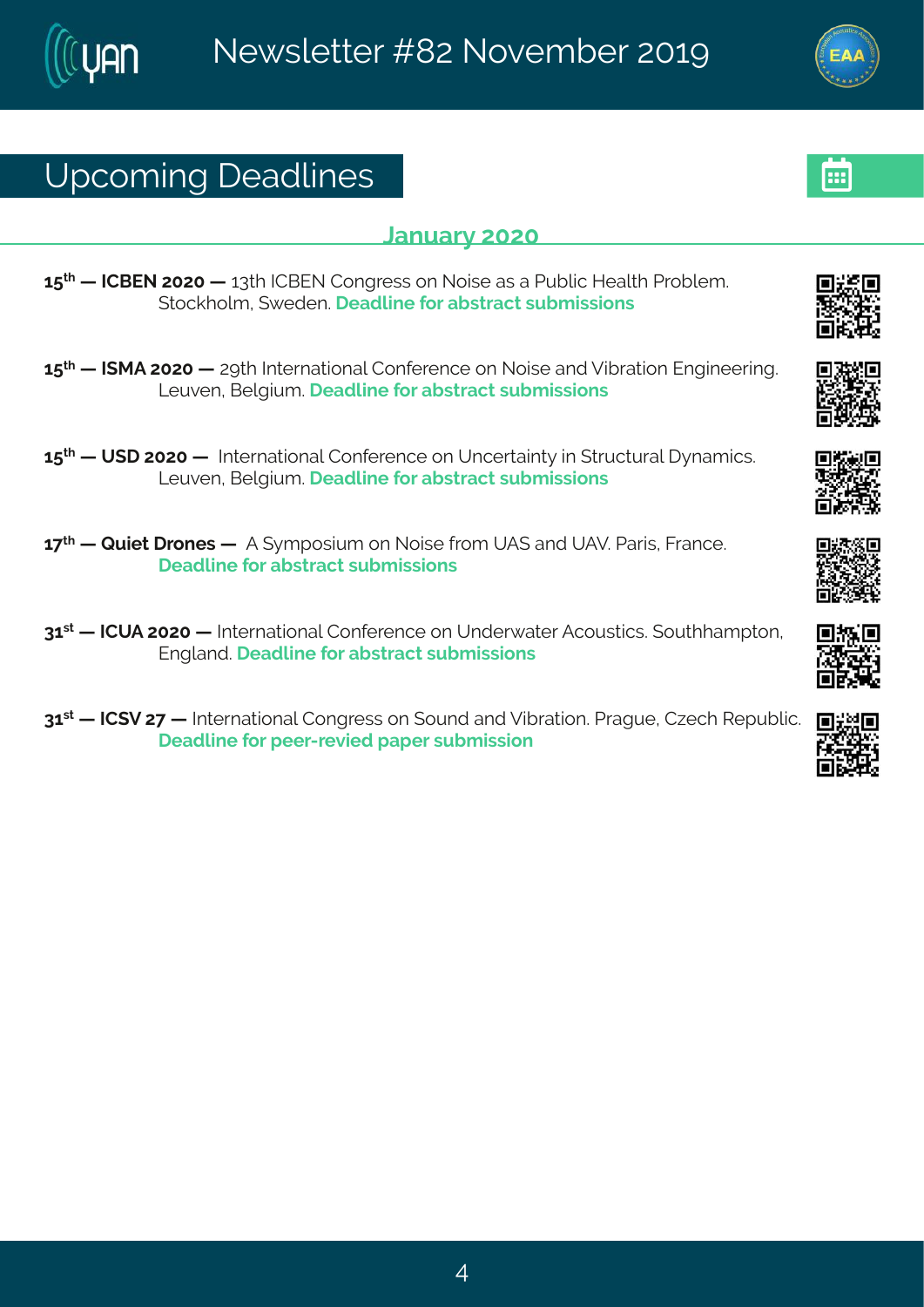



193

# Local News

#### **Event for the 50th Anniversary of the Spanish Acoustical Society in Madrid, Spain**

2019 marks the 50th Anniversary of the Spanish Society of Acoustics (SEA). For this reason, various events have been held throughout the year for its celebration. Among the most important events are those held during the Inter-noise congress, which took place in Madrid between 16 and 19 June, as well as the event celebrating the Anniversary and presenting the monograph "50 años (50 years)" which took place on October 18th.

In this last event, which took place at the Eduardo Torroja Institute of Construction Sciences (IETcc), belonging to the Consejo Superior de Investigaciones Científicas (CSIC), several generations of Spanish acousticians met in a highly retrospective event. To begin with, and after thanking the CSIC for hosting the event at its facilities, the president of the SEA, Mr. Antonio Pérez López, highlighted the close relationship between the Society and public research bodies, as well as private companies dedicated to Acoustics in Spain.

Then, the members of the Acoustics research group of the Eduardo Torroja Institute of Construction Sciences presented a summary of their activities in the field of acoustics and thanked the SEA for all the help and support over the years.

As the high point of the event, Mr. Antonio Calvo Manzano, secretary of the Society, proceeded to the presentation of the monograph "50 años", in which by means of





short texts and a multitude of photographs the foundational steps, difficulties and achievements of the Society throughout these 50 years are presented. As a gift, a copy of the monograph was given to each attendee.

Finally, the IETcc choir "Los Acentos" delighted those present with the interpretation of 4 choral pieces, which was followed by a cocktail in which friends and colleagues of the Society shared knowledge and anecdotes about these first 50 years.

#### **¡Happy birthday to the Spanish Acoustical Society!**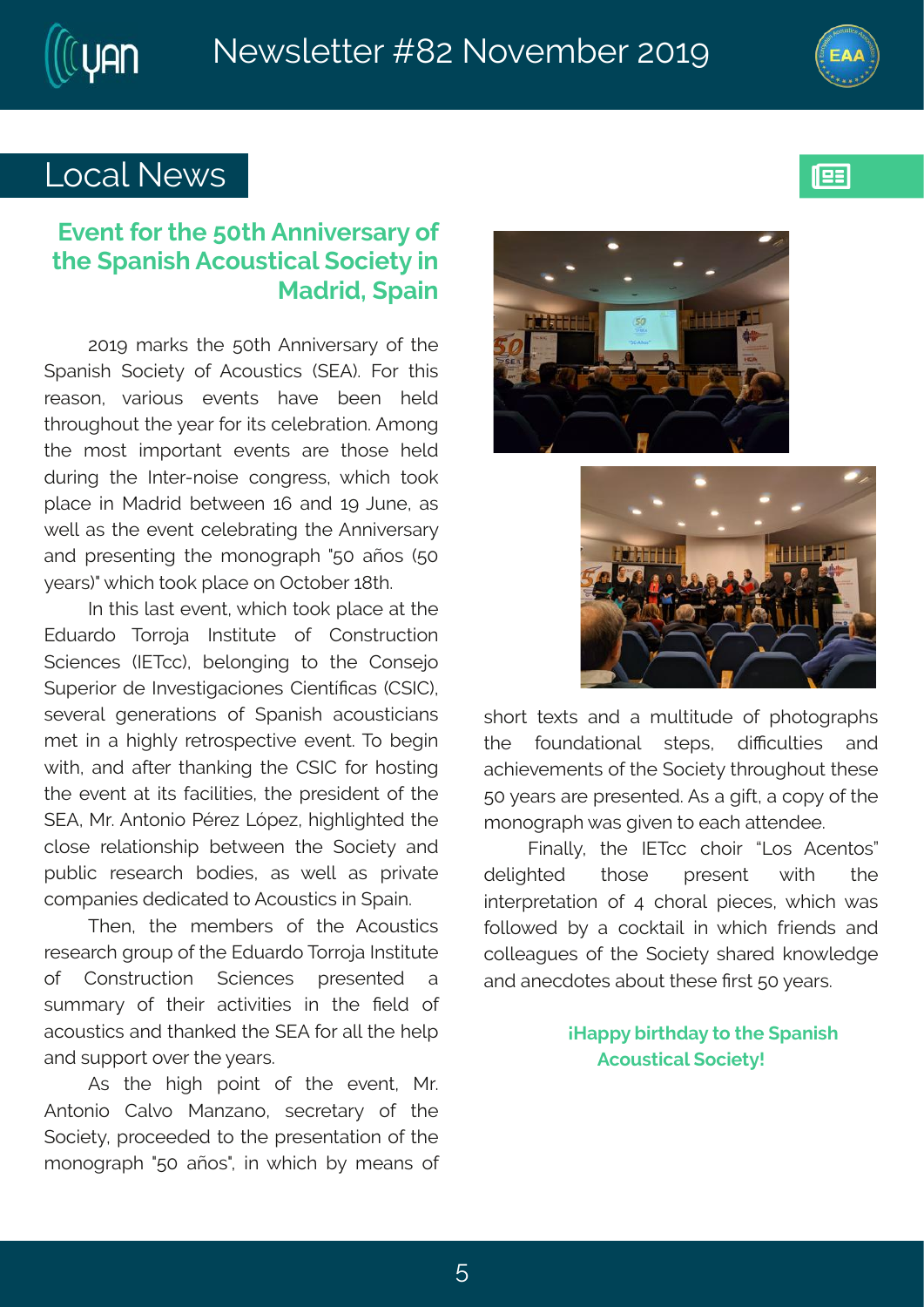# Gof #Frrsyrgiq ir xw

(xyhirx#Fww.mw.erx#xs#W+I1#MGP#Msxxmnkiv#Gvãip#+#PnÌv.3#SÌvyq1#lirqevo3

 $#$ 

UII#Uswomsr#(giri2F{evi#Hsqtirwexmsr#xvexikmiw#sv4Mievnnk#Fnhw#m#Fhziwi# Hsrhmansrwölð kíglrmgepfyrnzi wun);#sj#irgevo 34Q rkf} #lirgevo 3

Uswhsq#m# exiv#uyepox}#erh#syrh#Ws}ep#Sns~#Xilip\$#ir#Gyvk#Sixliyoerhw3

JU (WH#XU#xyhirxwlmt##Xlivqsegsywxng#qiewyviqirxw#erh#qshippmk1#Yrmziwnx)#sj# Heq f whiki 3Heq f whiki 14Yr mai h#Pnnkhsa 3

Fasywamow#Jrk.miiv#Xleoiw#Lvsyt33Xiqtoiqsqfi#Yrmaih#Pmkhsq3

Fww.mw.erx#Fgsyw.orgw#Hsrw.ypxerx1#WU(#YP3#Gwhalxsr1#Yrmaih#Pmnkhsq3

Lvehyexi#Fgsywxngw#Jrkmiiv/#Msevi#Qie3#Gwnwsp1#Yrmah#Pmkhsq 3

Fasyword#Hsrwypxerx#4#irmsv#Fasyword#Hsrwypxerx#4#LMmamtep#Fasyword#Hsrwypxerx1# W. P#L vsyt3AMiq ip#Miq twoieh.#Yrmaih.#Pmnkhsq 3

Heppypexms r#l r kmi i v#SZM#Qmmn q 3R y r mgl #L i vq er } 3

Fyhns#Jrkmiiv#LS#Fyhnsi3#Geppiwt#lirgevo3

Fyhra#Q eh#LS#Fyhra#LS#Fyhra3#Geppiwt#lirgevo3

UII# swnxmsr#sr#2Zmwyep#egsywmogw#mn#exq swtliwog#wsyrh#tvstekexmsró#Qefsvexsv}#sv# Fgsywordw4Ssmwi#Hsrxvsp4ex4URte3#äfirhsvj#^yvmol.1#{ma-ivperh3#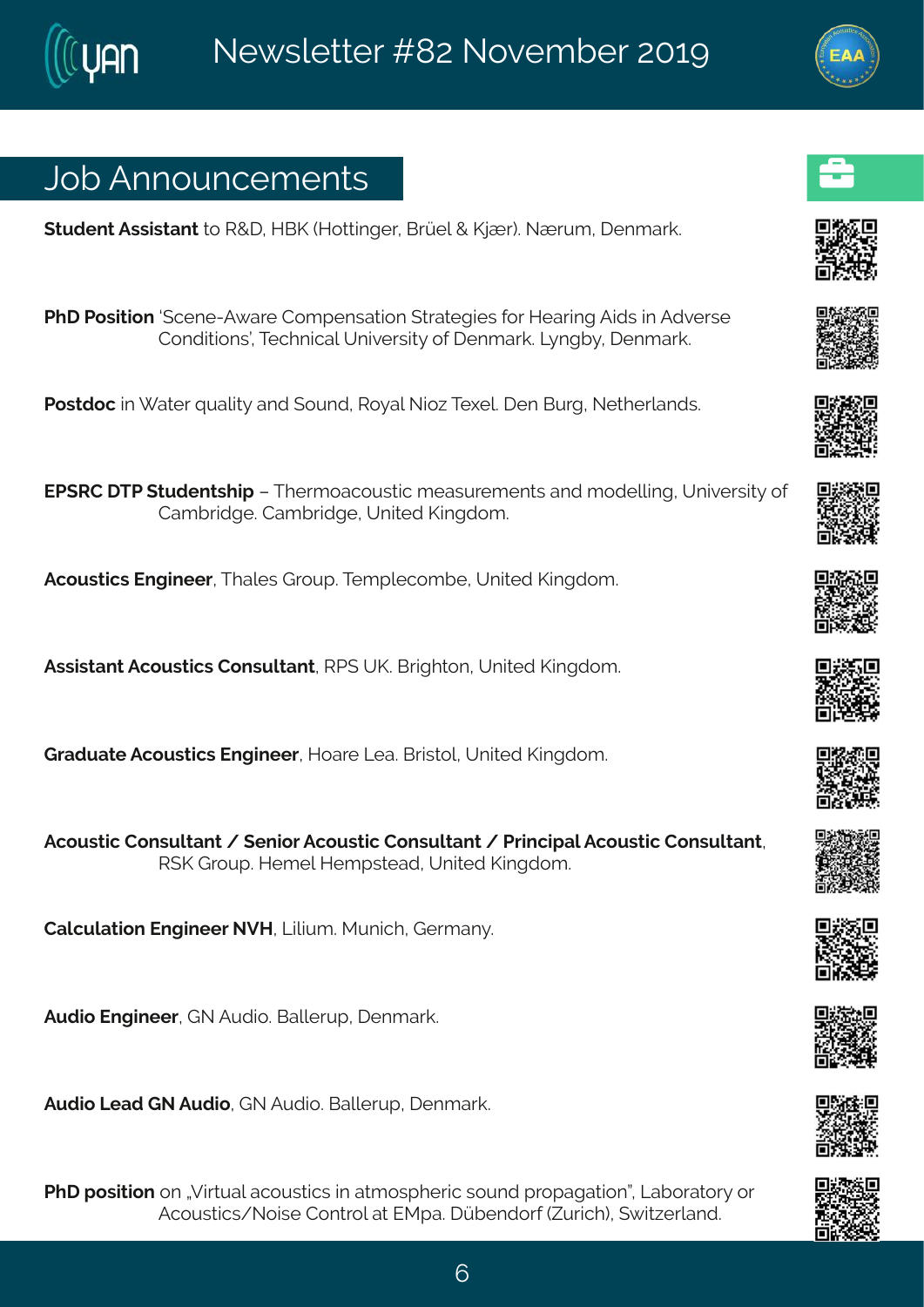



# Publications **Executive**

### **Methodology for the subjective evaluation of airborne sound insulation through 2-AC and Thurstonian models**

Single-Number Quantities (SNQs) are used to evaluate the performance of sound insulation elements through a global and quantitative value that takes into account the contribution of all frequency bands. In recent years, several studies have been carried out to investigate how representative these magnitudes are of the subjective perception of sound protection perceived by human beings. These studies have mainly been carried out through listening tests, in which a series of participants had to judge how they perceived the effect that certain sound insulation elements had on different sound samples, regarding several terms such as annoyance or loudness. Different methodologies have been used, in which possible sources of bias that may affect the results have been considered in varying degrees of detail, depending on the study. In addition, most of these studies were only able to evaluate the correlation between the usual SNQs and the subjective perception of sound insulation, but they were not able to determine the causes that have generated these correlations. This limitation has been mainly caused by the methods used for the design and analysis. The purpose of this article is to propose a detailed methodology,

based on difference testing methods and Thurstonian models. This methodology focuses not only on evaluating the existing relationships between the different SNQs and the subjective perception of sound insulation but also on determining the causes that generate those relationships. The fact that this methodology focuses on determining the causes can help to identify the shortcomings of the current SNQs and propose new SNQs, which are more representative of the subjective perception of sound insulation. In order to address this proposal, all stages of the design, performance and analysis of the listening test are first described in detail, emphasizing the factors that need to be addressed with utmost care, as they may have a representative influence on the quality and relevance of the results. In addition, the advantages of carrying out an experimental design based on difference testing methods and Thurstonian models are presented. This methodology is then explained in detail by means of a case study, in which the subjective perception of different façade elements is evaluated. Through this case study, the benefits of an experimental design based on a 2-AC (2 alternative choice) difference testing method and a Thurstonian modeling approach for the analysis of the results are highlighted as an alternative for current methods of design and analysis.

7